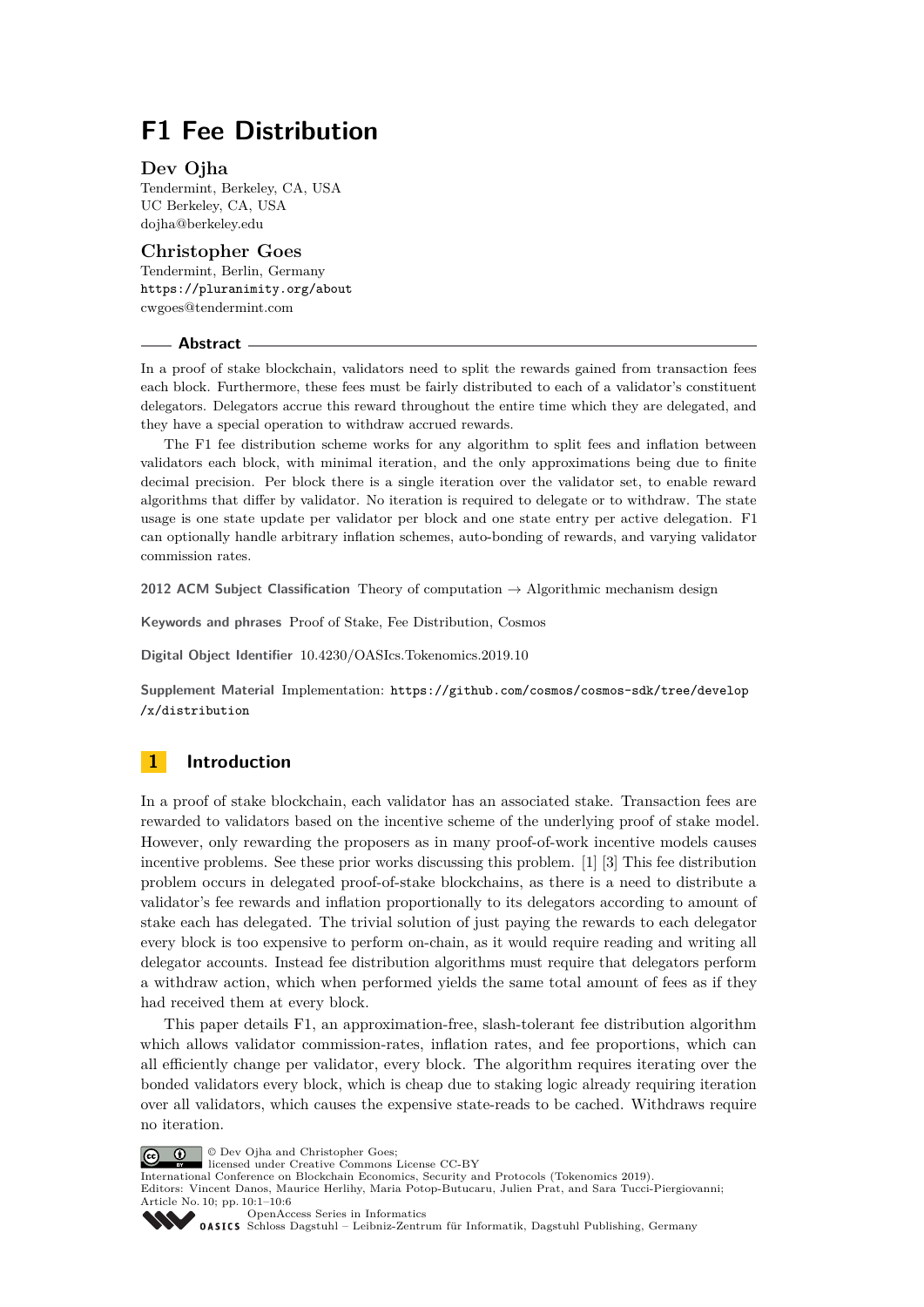The key point of how F1 works is that it tracks how much rewards a delegator with 1 stake delegated to a given validator would be entitled to if it had bonded at block 0 until the latest block. When a delegator bonds at block *b*, the amount of rewards a delegator with 1 stake would have if bonded at block 0 until block *b* is also persisted to state. When the delegator withdraws, they receive the difference of these two values. Since rewards are distributed according to stake-weighting, this amount of rewards can be scaled by the amount of stake a delegator had delegated. The following paragraph describes this in more detail, with a demonstration of equivalence to the inefficient iterative algorithm by reduction. Section 2 details how to adapt this algorithm to handle commission rates, slashing, inflation, and auto-bonding of fees.

#### **Base algorithm**

In this section, we show that the F1 base algorithm gives each delegator rewards identical to that which they'd receive in the naive and correct fee distribution algorithm that iterated over all delegators every block.

Even distribution of a validators rewards amongst its validators weighted by stake means the following: Suppose a delegator delegates *x* stake to a validator *v* at block *h*. Let the amount of stake the validator has at block  $i$  be  $s_i$  and the amount of fees they receive at this height be *f<sup>i</sup>* . Then if a delegator contributing *x* stake decides to withdraw at block *n*, the rewards they receive are

$$
\sum_{i=h}^{n} \frac{x}{s_i} f_i = x \sum_{i=h}^{n} \frac{f_i}{s_i}
$$

Note that *s<sup>i</sup>* does not change every block, it only changes if the validator gets slashed, or if any delegator alters the amount they have delegated. We'll relegate handling of slashes to [Subsection 2.2,](#page-2-0) and only consider the case with no slashing here. We can change the iteration from being over every block, to instead being over the set of blocks between two changes in validator *v*'s total stake. Let each of these set of blocks be called a period. A new period begins every time that validator's total stake changes. Let the total amount of stake for the validator in period *p* be  $n_p$ . Let  $T_p$  be the total fees that validator *v* accrued in period p. Let h be the start of period  $p_{init}$ , and height n be the end of  $p_{final}$ . It follows that

$$
x\sum_{i=h}^{n}\frac{f_i}{s_i} = x\sum_{p=p_{init}}^{p_{final}}\frac{T_p}{n_p}
$$

Let  $p_0$  represent the period which begins when the validator first bonds. The central idea to the F1 model is that at the end of the *k*th period, the following is stored at a state location indexable by  $k$ :  $\sum_{i=0}^{k} \frac{T_i}{n_i}$ . Let the index of the current period be *f*. When a delegator wants to delegate or withdraw their reward, they first create a new entry in state to end the current period. Then this entry is created using the previous entry as follows:

$$
Entry_f = \sum_{i=0}^{f} \frac{T_i}{n_i} = \sum_{i=0}^{f-1} \frac{T_i}{n_i} + \frac{T_f}{n_f} = Entry_{f-1} + \frac{T_f}{n_f}
$$

Where  $T_f$  is the fees the validator has accrued in period f, and  $n_f$  is the validators total amount of stake in period *f*.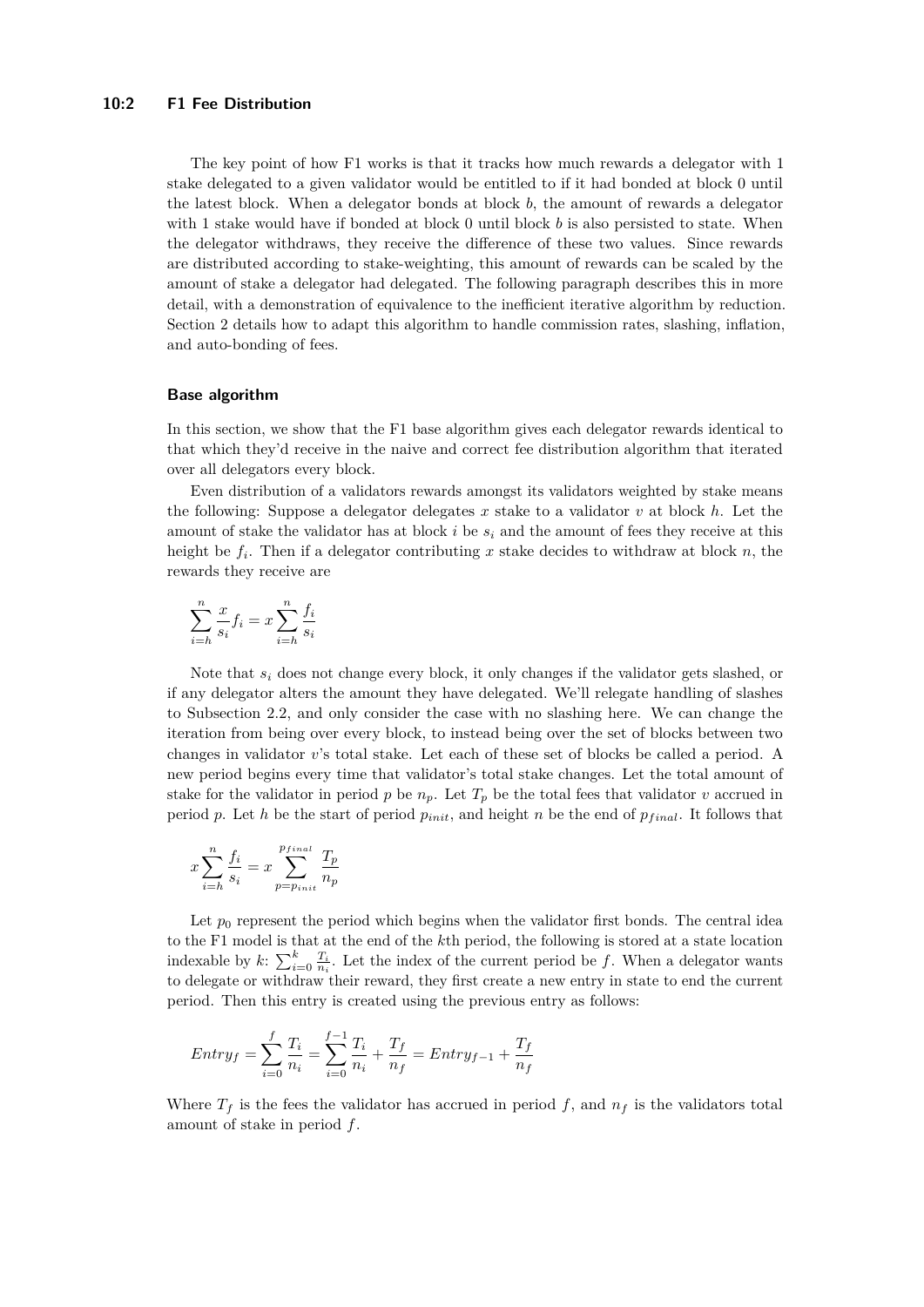### **D. Ojha and C. Goes 10:3**

The withdrawer's delegation object has the index *k* for the period which they ended by bonding. (They start receiving rewards for period  $k + 1$ ) The reward they should receive when withdrawing is:

$$
x\sum_{i=k+1}^{f} \frac{T_i}{n_i} = x\left(\left(\sum_{i=0}^{f} \frac{T_i}{n_i}\right) - \left(\sum_{i=0}^{k} \frac{T_i}{n_i}\right)\right) = x\left(Entry_f - Entry_k\right)
$$

It is clear from the equations that this payout mechanism maintains correctness, and requires no iterations. It just needed the two state reads for these entries.

 $T_f$  is a separate variable in state for the amount of fees this validator has accrued since the last update to its power. This variable is incremented at every block by however much fees this validator received that block. On the update to the validators power, this variable is used to create the entry in state at *f*, and is then reset to 0.

This fee distribution proposal is agnostic to how all of the blocks fees are divied up between validators. This creates many nice properties, for example it is possible to only rewarding validators who signed that block.

# **2 Additional add-ons**

# **2.1 Commission Rates**

Commission rates are the idea that a validator can take a fixed *x*% cut of all of their received fees, before redistributing evenly to the constituent delegators. This can easily be done as follows:

In block  $h$  a validator receives  $f_h$  fees. Instead of incrementing that validators "total accrued fees this period variable" by *fh*, it is instead incremented by (1−*commission*\_*rate*)∗  $f_p$ . Then *commission\_rate*  $* f_p$  is deposited directly to the validator's account. This allows for efficient updates to a validator's commission rate every block if desired. More generally, each validator could have a function which takes their fees as input, and outputs a set of outputs to pay these fees too. (i.e.  $x\%$  going to themselves,  $y\%$  to delegators,  $z\%$  burnt)

# <span id="page-2-0"></span>**2.2 Slashing**

Slashing is distinct from withdrawals, since it lowers the stake of all of the delegator's by a fixed percentage. Since no one is charged gas for slashes, a slash cannot iterate over all delegators. Thus we can no longer just multiply by *x* over the difference in stake. This section describes a simple solution that should suffice for most chains needs. An asymptotically optimal solution is provided in section 2.4.

The solution here is to instead store each period created by a slash in the validators state. Then when withdrawing, you must iterate over all slashes between when you started and ended. Suppose you delegated at period 0, a y% slash occured at period 2, and your withdrawal creates period 4. Then you receive funds from periods 0 to 2 as normal. The equations for funds you receive for periods 2 to 4 now uses  $(1 - y)x$  for your stake instead of just *x* stake. When there are multiple slashes, you just account for the accumulated slash factor.

There is a griefing attack[\[2\]](#page-5-3) a validator can perform on its delegators in this model. The validator can make itself be slashed "n" times, with a linear increase in the cost to withdraw for its constituent delegators. It is anticipated that the slashing penalty is sufficiently high that this won't be a practical concern.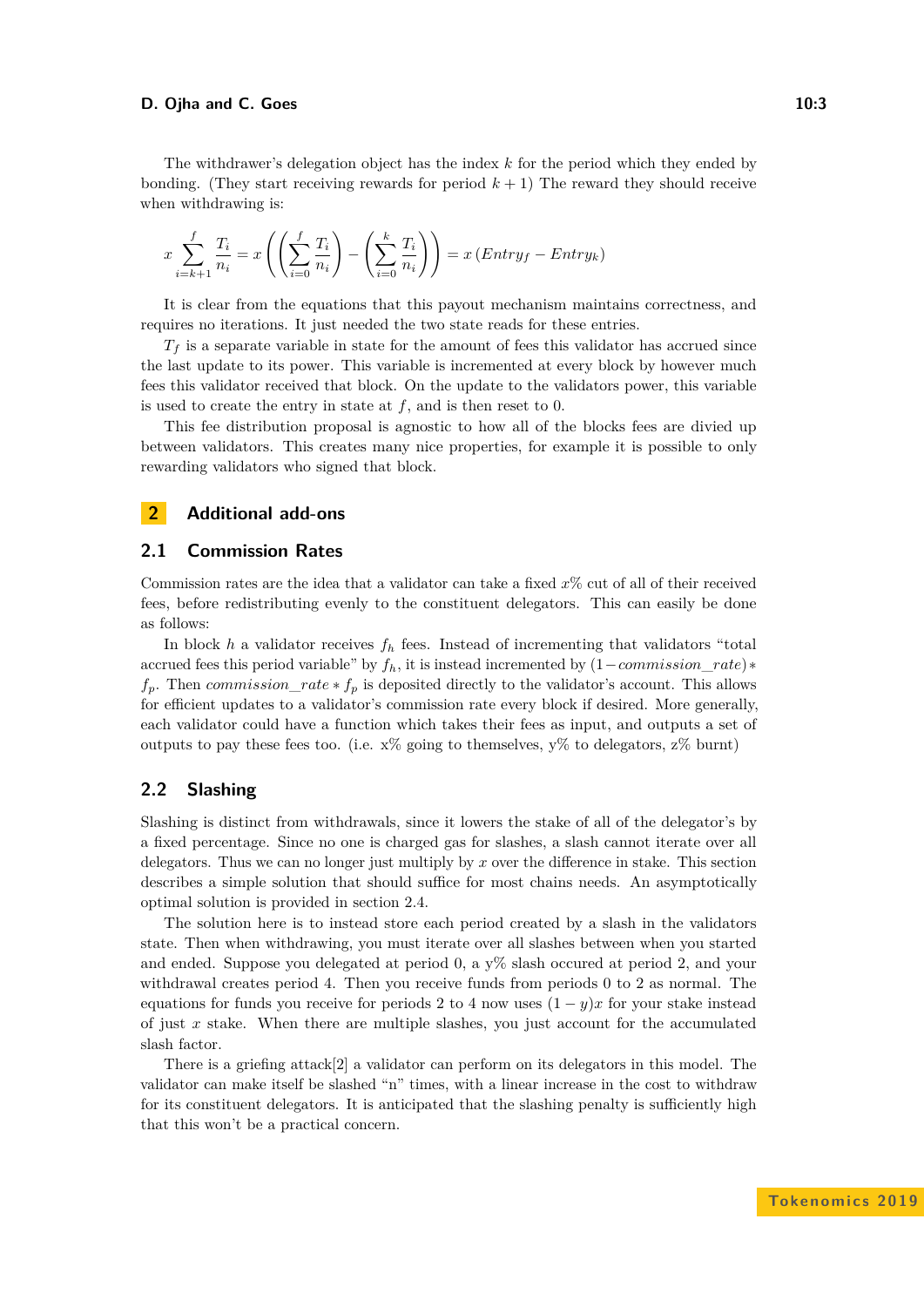# **2.3 Inflation**

Inflation is the idea that we want every staked coin to create more staking tokens as time progresses. The purpose being to drive down the relative worth of unstaked tokens. Each block, every staked token should produce *x* staking tokens as inflation, where *x* is calculated from a function *inflation* which takes state and the block information as input. Let  $x_i$ represent the evaluation of *inflation* in the *i*th block. The goal of this section is to auto-bond inflation in the fee distribution model without iteration. This is done by preserving the invariant that every state entry contains the rewards one would have if they had bonded one stake at genesis until that corresponding block.

In state a variable should be kept for the number of tokens one would have now due to inflation, given that they bonded one token at genesis. This is  $\prod_{0}^{now}(1 + x_i)$ . Each period now stores this total inflation product along with what it already stores per-period.

Let  $R_i$  be the fee rewards in block  $i$ , and  $n_i$  be the total amount bonded to that validator in that block. The correct amount of rewards which 1 token at genesis should have now is:

$$
Reward(now) = \sum_{i=0}^{now} \left(\prod_{j=0}^{i} 1 + x_j\right) * \frac{R_i}{n_i}
$$

The term in the sum is the amount of stake one stake becomes due to inflation, multiplied by the amount of fees per stake.

Now we cast this into the period frame of view. Recall that we build the rewards by creating a state entry for the rewards of the previous period, and keeping track of the rewards within this period. Thus we first define the correct amount of rewards for each successive period, proving correctness of this via induction. We then show that the state entry that gets efficiently built up block by block is equal to this value for the latest period.

Let *start, end* denote the start/end of a period.

Suppose that  $\forall f > 0$ , *Reward*(*end*(*f*)) is correctly constructed as

$$
Reward(end(f)) = Reward(end(f-1)) + \sum_{i=start(f)}^{end(f)} \left(\prod_{j=0}^{i} 1 + x_j\right) \frac{R_i}{n_i}
$$

and that for  $f = 0$ ,  $Rewardend(0) = 0$ . (With period 1 being defined as the period that has the first bond into it) It must be shown that assuming the supposition  $\forall f \leq f_0$ ,

$$
Reward(end(f_0 + 1)) = Reward(end(f_0)) + \sum_{i=start(f_0 + 1)}^{end(f_0 + 1)} \left(\prod_{j=0}^{i} 1 + x_j\right) \frac{R_i}{n_i}
$$

Using the definition of *Reward*, it follows that:

$$
\sum_{i=0}^{end(f_0+1)} \left( \prod_{j=0}^i 1 + x_j \right) * \frac{R_i}{n_i} = \sum_{i=0}^{end(f_0)} \left( \prod_{j=0}^i 1 + x_j \right) * \frac{R_i}{n_i} + \sum_{i=start(f_0+1)}^{end(f_0+1)} \left( \prod_{j=0}^i 1 + x_j \right) \frac{R_i}{n_i}
$$

Since the first summation on the right hand side is  $Reward(end(f_0))$ , the supposition is proven true. Consequently, the reward for just period *f* adjusted for the amount of inflation 1 token at genesis would produce, is:

$$
\sum_{i=start(f)}^{end(f)} \left( \prod_{j=0}^{i} 1 + x_j \right) \frac{R_i}{n_i}
$$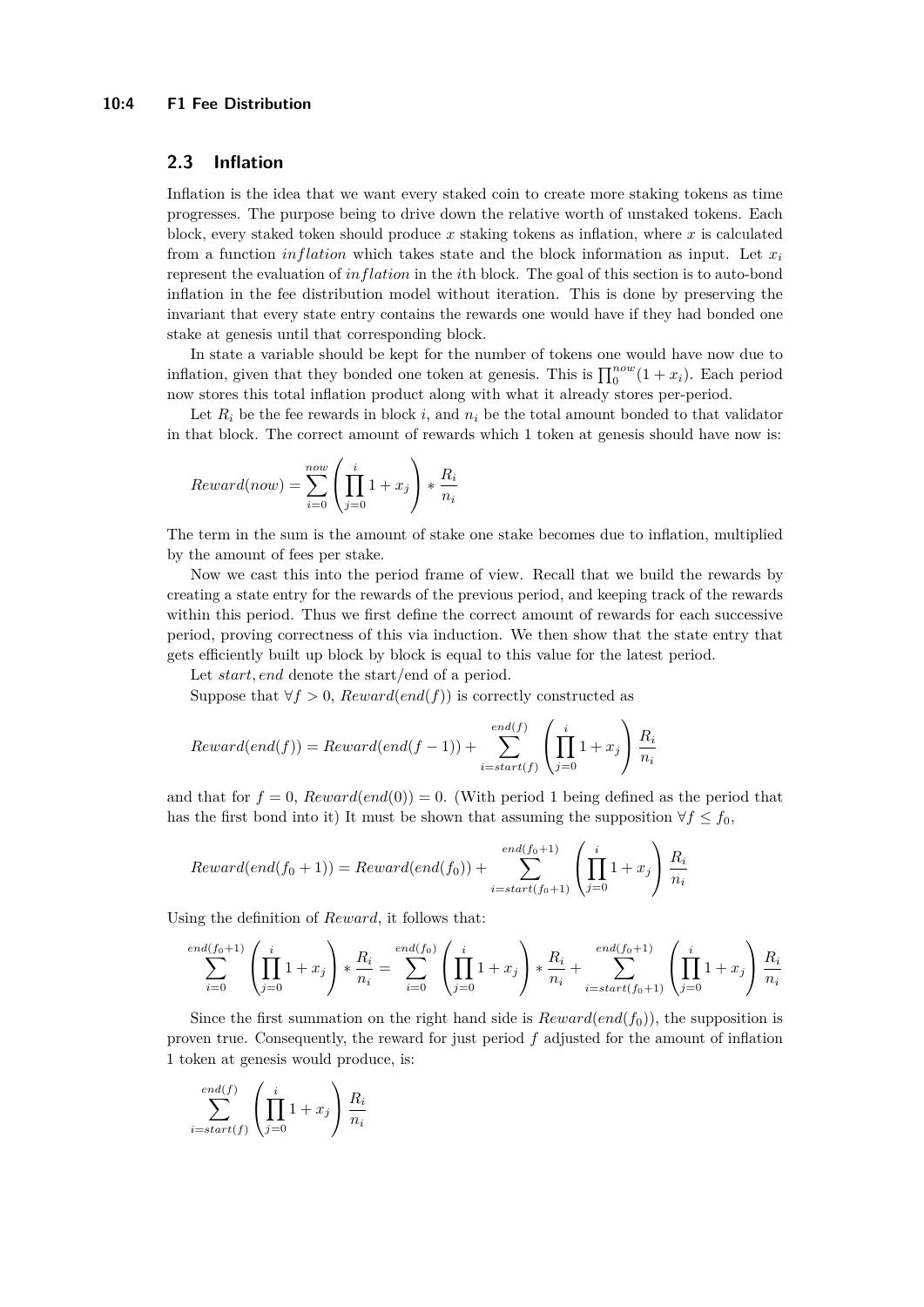### **D. Ojha and C. Goes 10:5**

Note that

$$
\sum_{i=start(f)}^{end(f)} \left(\prod_{j=0}^{i} 1 + x_j\right) \frac{R_i}{n_i} = \left(\prod_{j=0}^{end(f-1)} 1 + x_j\right) \sum_{i=start(f)}^{end(f)} \left(\prod_{j=start(f)}^{i} 1 + x_j\right) \frac{R_i}{n_i}
$$

By definition of period, and inflation being applied every block,  $n_i = n_{start(f)} \left( \prod_{j=start(f)}^{i} (1+x_j) \right)$ . This cancels out the product in the summation, therefore

$$
\sum_{i=start(f)}^{end(f)} \left(\prod_{j=0}^{i} 1 + x_j\right) \frac{R_i}{n_i} = \left(\prod_{j=0}^{end(f-1)} 1 + x_j\right) \frac{\sum_{i=start(f)}^{end(f)} R_i}{n_{start(f)}}
$$

Thus every block, each validator just has to add the total amount of fees (The *R<sup>i</sup>* term) that goes to delegates to some per-period term. When creating a new period,  $n_{start(f)}$  can be cached in state, and the product is already stored in the previous periods state entry. You then get the next period's  $n_{start(f)}$  from the consensus' power entry for this validator. This is thus extremely efficient per block.

When withdrawing, you take the difference as before, calculating the difference between the reward entry at the withdrawing height and the bonding height. This yields the amount of rewards you would have obtained with  $(\prod_{0}^{begin} b^{condition} \text{ }^{bonding} \text{ }^{period} \text{ } 1+x)$  stake from the block you began bonding at until now.  $\left(\prod_{0}^{begin{subarray}{c} \text{formula} \\ \text{0} \end{subarray} e^{e\text{riod}} 1 + x\right)$  is known, since its included in the state entry for when you bonded. You then divide the entitled fees by  $\prod_{0}^{begin}$  *bonding period*  $1+x$  to normalize it to being the amount of rewards you're entitled to from 1 stake at that block to now. Then as before, you multiply by the amount of stake you had initially bonded.

In addition to the above, the withdrawer also needs rewards due to inflation itself. This can be done by taking the accumulated inflation factor, and dividing it by the inflation factor until the beginning of the bonding period. This factor is  $(\prod_{begin}^{now}_{bending\ period} 1 + x)$ , and then that gets scaled by how much they initially bonded.

The inflation function could vary per block, and per validator if ever a need arose. If the inflation rate is the same for all validators then there can be a single state entry for the entries corresponding to the product of inflations. Inflation creation can trivially be epoched as long as inflation isn't required within the epoch, through changes to the *inflation* function.

### **2.4 Withdrawing with no iteration over slashes**

Notice that a slash is the same as a negative inflation rate for a validator in one block. For example a 20% slash is equivalent to a  $-20\%$  inflation for a validator in a block. Given correctness of auto-bonding inflation with different inflation rates per-validator, it follows that handling slashes can be correctly done by simply setting the validators inflation factor in that block to be the negative of the slash factor. This significantly simplifies the withdrawal procedure.

# **2.5 Auto bonding fees**

Auto bonding of fees also follows from the correctness of the inflation model. Split up the rewards into one component with only the staking token, and one component with the remaining tokens. Add to the inflation rate for that block for that validator,  $\frac{amountof_{s} taking to ken}{n_{i}}$ ,  $n_{i}$ being the validators stake in that block. Set the rewards to then just be the remaining tokens.